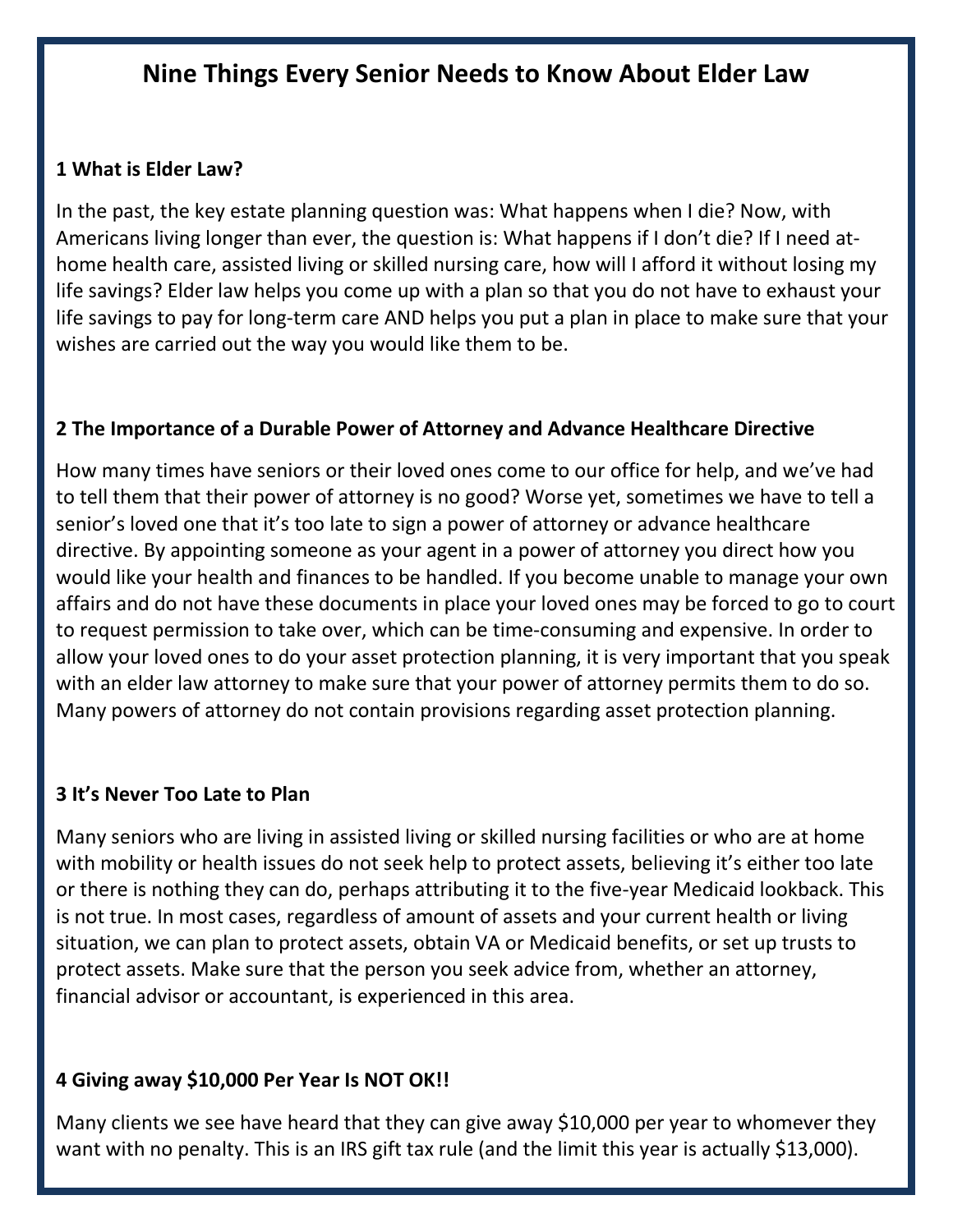That means that if you have to apply for Medicaid benefits and you have made any of these kinds of gifts in the last five years, Medicaid will penalize you for making these gifts. Giving away \$13,000 roughly equals a two-month penalty for Medicaid purposes.

## **5 Planning Ahead Gives You Peace of Mind**

The most important thing about elder law is not that you are protecting assets, but that you are putting things in place so that your wishes, not someone else's, can be carried out. Most clients we see are very relieved after meeting with us because they know their options and they know that their wishes will be carried out.

## **6 Medi***care* **v. Medi***caid*

Many people use these words interchangeably. Although the names are similar, these are two very different programs.

Medi*care* covers healthcare costs for all Americans over the age of 65. It is not means-tested (anyone regardless of their wealth qualifies). Medicare only covers custodial care (nursing home care) fully for 20 days and partially up to 100 days. Medicare does not cover long-term care nursing home stays.

Medi*caid* covers long-term care costs (including skilled nursing, assisted living and home healthcare costs) but is means-tested, meaning that you have to meet certain income and asset tests to qualify.

## **Community Spouse Allowance: Minimum: \$21,912 Maximum: \$109,560**

## **7 Medicaid Exemptions**

When applying for long-term care Medicaid help it's important to know which assets Medicaid does not count. The most common exemptions are

- Primary residence for married couples;
- Personal effects;
- One car regardless of value;
- An irrevocable, prepaid funeral up to \$15,000 in value;
- Life insurance up to a total face value of \$1,500;